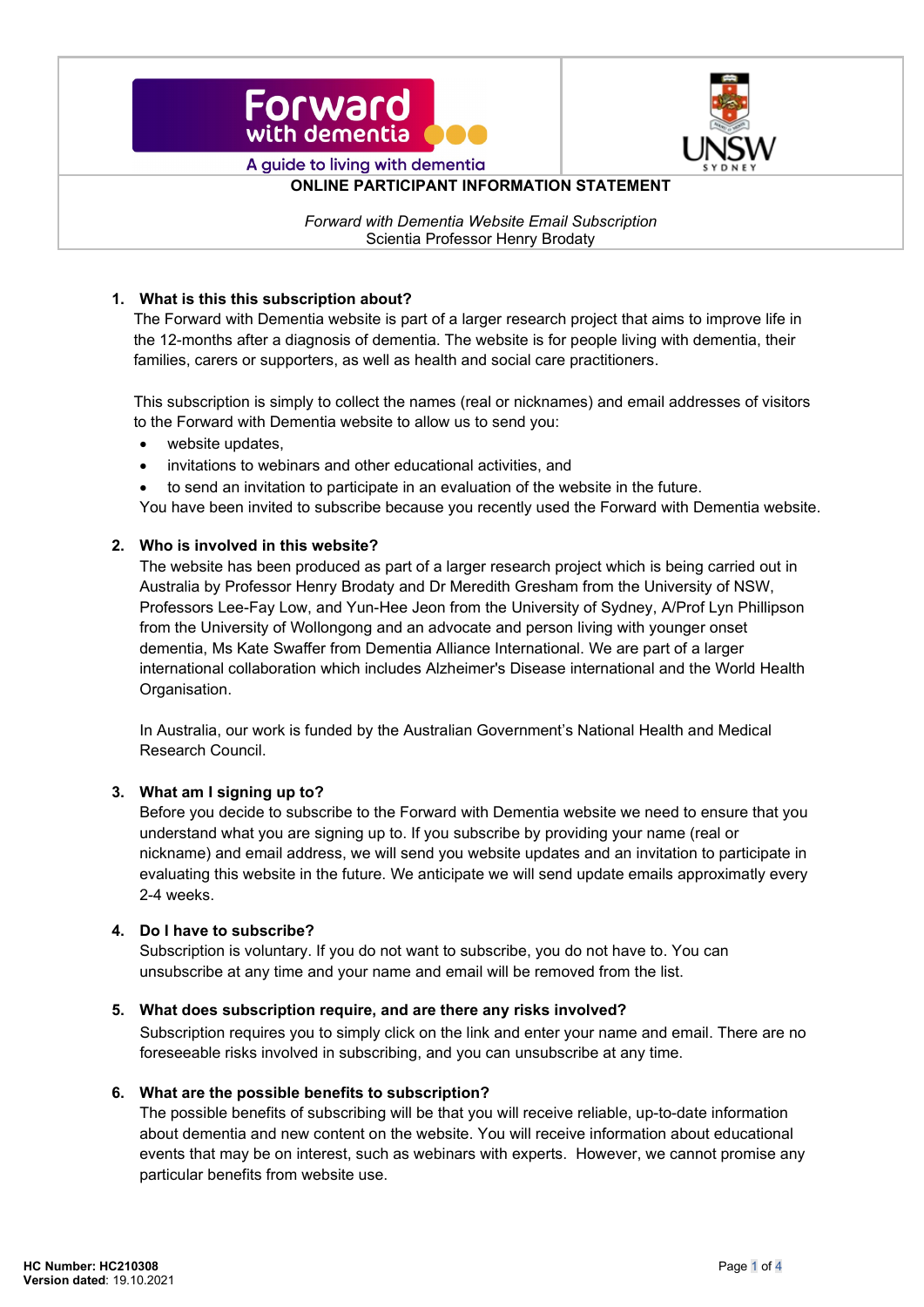



**ONLINE PARTICIPANT INFORMATION STATEMENT** 

*Forward with Dementia Website Email Subscription* Scientia Professor Henry Brodaty

# **7. What will happen to information about me?**

By subscribing, you are providing your permission for the research team to collect your name and email address and send you website updates and invitations to educational events and future research.

Your name and email address will be collected using the secure Mailchimp server which is located in the USA. The research team will be able to see your name and email but will not share your name or email with anyone else. We will securely store the name and email database for a minimum of five years after any publications about the larger study. If you unsubscribe your name and email address will be removed from the list and you will not be emailed again.

#### **8. How can I find out more about the larger study?**

If you would like to read about the larger study about improving communication of dementia diagnosis and support in the 12-motnths following diagnosis please go to <https://cheba.unsw.edu.au/consortia/cognisance>

#### **9. What if I want to unsubscribe?**

If you have subscribed, you may unsubscribe at any time. You do this by clicking 'unsubscribe' at the bottom of any email we send you. If you decide to unsubscribe, the researchers will delete your name and email address from our database, and you will not receive any further emails. Your decision to unsubscribe will not affect your ability to access or use the Forward with Dementia website, or any relationship with the research team, or the universities of NSW, Sydney or Wollongong.

The information you provide is personal information for the purposes of the Privacy and Personal Information Protection Act 1998 (NSW). You have the right of access to personal information held about you by the University, the right to request correction and amendment of it, and the right to make a complaint about a breach of the Information Protection Principles as contained in the PPIP Act. Further information on how the University protects personal information is available in the **[UNSW Privacy Management Plan](https://www.legal.unsw.edu.au/compliance/privacyhome.html)**.

#### **10. What should I do if I have further questions about my involvement?**

The person you may need to contact will depend on the nature of your query. If you require further information or if you have any problems which may be related to your subscription to Forward with Dementia, you can contact the following member of the research team:

| www.cillivallivullivuv |                       |  |
|------------------------|-----------------------|--|
| <b>Name</b>            | Dr. Meredith Gresham  |  |
| <b>Position</b>        | Research Co-ordinator |  |
| <b>Telephone</b>       | 02 9385 2597          |  |
| Email                  | m.gresham@unsw.edu.au |  |

#### **Research Team Contact**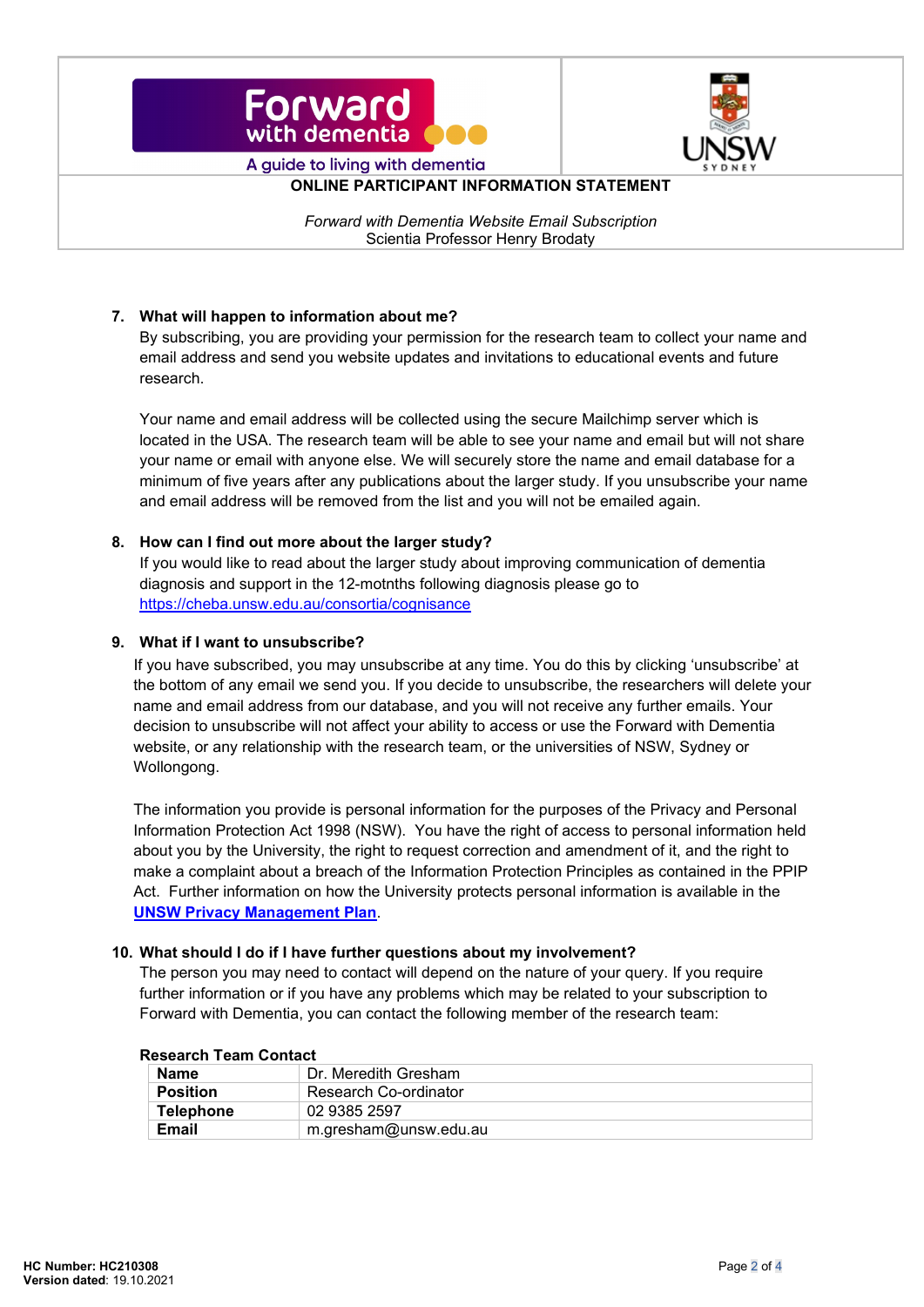



# **ONLINE PARTICIPANT INFORMATION STATEMENT**

*Forward with Dementia Website Email Subscription* Scientia Professor Henry Brodaty

# **11. What if I have a complaint or any concerns?**

If you have a complaint regarding any aspect of the study or the way it is being conducted, please contact the UNSW Human Ethics Coordinator:

#### **Complaints Contact**

| <b>Position</b>            | Human Research Ethics Coordinator |
|----------------------------|-----------------------------------|
| Telephone                  | + 61 2 9385 6222                  |
| Email                      | humanethics@unsw.edu.au           |
| <b>HC Reference Number</b> | HC210308                          |